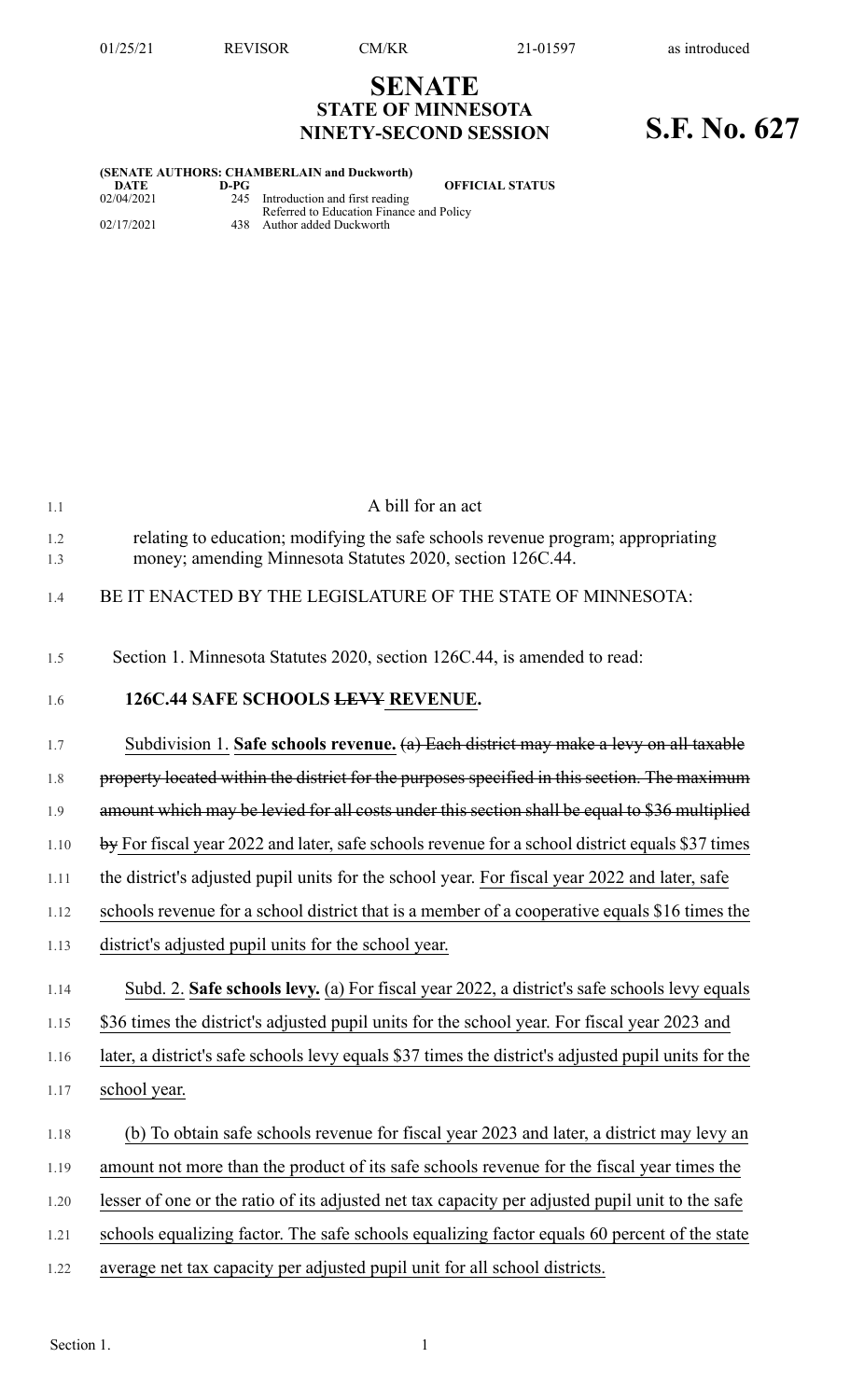| 2.1  | (c) A school district that is a member of a cooperative unit may include in its levy             |
|------|--------------------------------------------------------------------------------------------------|
| 2.2  | authority under this section the costs associated with safe schools activities authorized under  |
| 2.3  | subdivision 7, or cooperative unit programs. For fiscal year 2022, for a district that is a      |
| 2.4  | member of an intermediate district, this authority must not exceed \$15 times the adjusted       |
| 2.5  | pupil units of the member districts. For fiscal year 2023 and later, for a district that is a    |
| 2.6  | member of a cooperative unit, this authority must not exceed \$16 times the adjusted pupil       |
| 2.7  | units of the member districts. This authority is in addition to any other authority authorized   |
| 2.8  | under this section. Revenue raised under this paragraph must be transferred to the cooperative   |
| 2.9  | unit. For purposes of this paragraph, "cooperative unit" includes entities defined under         |
| 2.10 | section 123A.24, subdivision 2, and other joint powers districts.                                |
| 2.11 | Subd. 3. Safe schools aid. A district's safe schools aid equals its safe schools revenue         |
| 2.12 | minus its safe schools levy times the ratio of the actual amount levied to the permitted levy.   |
| 2.13 | A school district that is a member of a cooperative unit's aid equals its safe schools revenue   |
| 2.14 | minus its safe schools levy times the ratio of the actual amount levied to the permitted levy,   |
| 2.15 | except that for fiscal year 2022 only, the safe schools revenue for a school district that is a  |
| 2.16 | member of a cooperative unit, other than an intermediate school district, must be all aid.       |
| 2.17 | State aid under this subdivision for a cooperative unit must be transferred to the cooperative   |
| 2.18 | unit.                                                                                            |
| 2.19 | Subd. 4. Safe schools aid for charter schools. (a) For fiscal year 2022 and later, safe          |
| 2.20 | schools aid for a charter school equals \$37 times the adjusted pupil units for the school year. |
| 2.21 | (b) Safe schools aid must be reserved and used only for costs associated with safe schools       |
| 2.22 | activities authorized under subdivision 7.                                                       |
| 2.23 | Subd. 5. Safe schools aid for nonpublic schools. (a) For fiscal year 2022 and later, safe        |
| 2.24 | schools aid for a nonpublic school equals \$37 times enrollment for the school year.             |
| 2.25 | (b) Safe schools aid must be reserved and used only for costs associated with safe schools       |
| 2.26 | activities authorized under subdivision 7. For purposes of this subdivision, "nonpublic          |
| 2.27 | school" includes entities defined under section 123B.41, subdivision 9.                          |
| 2.28 | Subd. 6. Safe schools aid for American Indian tribal contract or grant schools. (a)              |
| 2.29 | For fiscal year 2022 and later, safe schools aid for an American Indian tribal contract or       |
| 2.30 | grant school equals \$37 times enrollment for the school year.                                   |
| 2.31 | (b) Safe schools aid must be reserved and used only for costs associated with safe schools       |
| 2.32 | activities authorized under subdivision 7. For purposes of this subdivision, "American Indian    |
| 2.33 | tribal contract or grant school" includes entities defined under section 124D.73, subdivision    |
| 2.34 | 4.                                                                                               |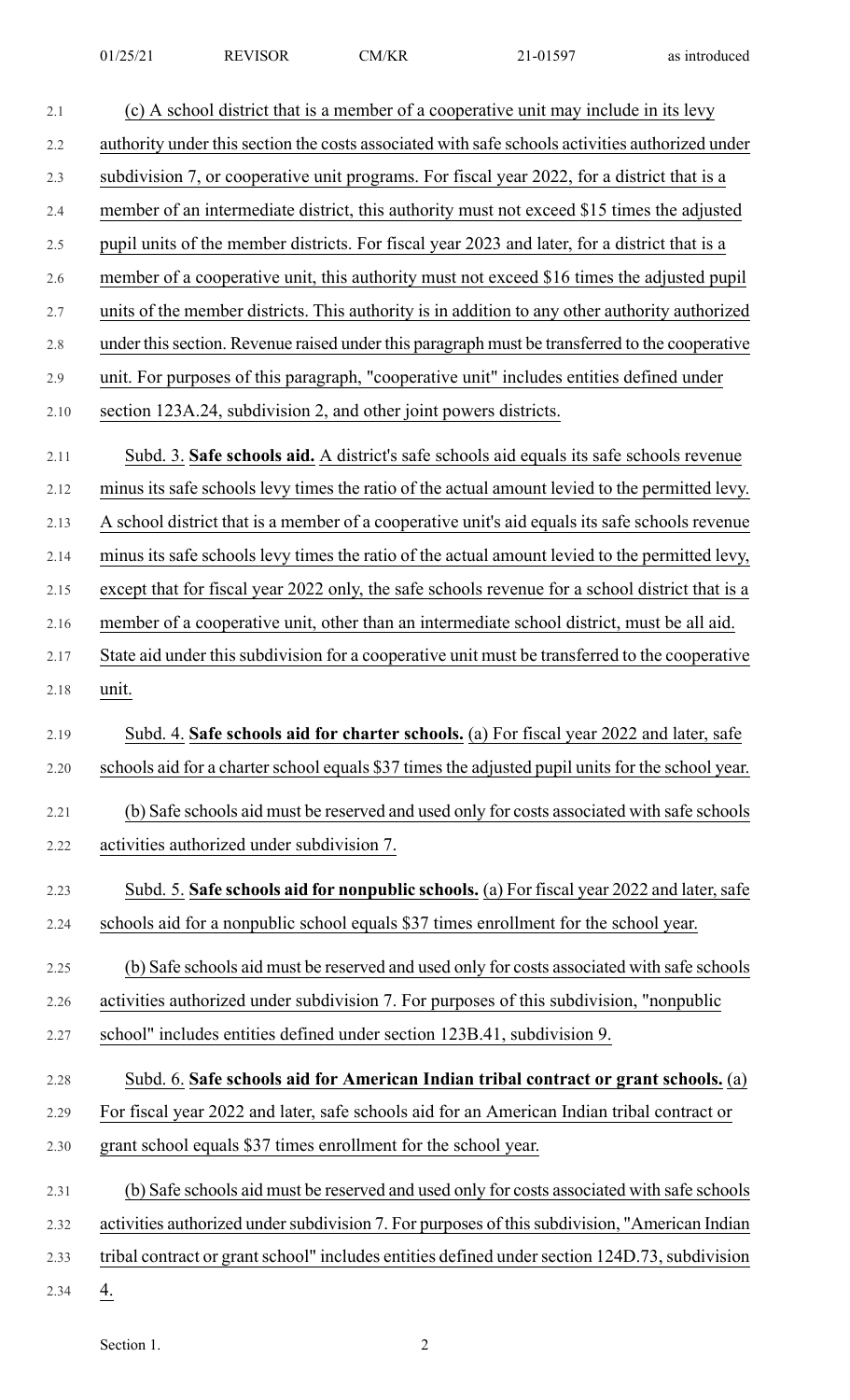|  | 01/25/21 | <b>REVISOR</b> | CM/KR | $21 - 01597$ | as introduced |
|--|----------|----------------|-------|--------------|---------------|
|--|----------|----------------|-------|--------------|---------------|

|  | as introduced |  |
|--|---------------|--|
|  |               |  |

| 3.1  | Subd. 7. Uses of safe schools revenue. The proceeds of the levy (a) For fiscal year 2021            |
|------|-----------------------------------------------------------------------------------------------------|
| 3.2  | and later, safe schools revenue must be reserved and used for directly funding the following        |
| 3.3  | purposes or for reimbursing the cities and counties who contract with the district for the          |
| 3.4  | following purposes:                                                                                 |
| 3.5  | (1) to pay the costs incurred for the salaries, benefits, and transportation costs of peace         |
| 3.6  | officers and sheriffs for liaison in services in the district's schools;                            |
| 3.7  | $(2)$ to pay the costs for a drug abuse prevention program as defined in section 609.101,           |
| 3.8  | subdivision 3, paragraph (e), in the elementary schools;                                            |
| 3.9  | (3) to pay the costs for a gang resistance education training curriculum in the district's          |
| 3.10 | schools;                                                                                            |
| 3.11 | (4) to pay the costs for security in the district's schools and on school property;                 |
| 3.12 | (5) to pay the costs for other crime prevention, drug abuse, student and staff safety,              |
| 3.13 | voluntary opt-in suicide prevention tools, and violence prevention measures taken by the            |
| 3.14 | school district;                                                                                    |
| 3.15 | (6) to pay costs for licensed school counselors, licensed school nurses, licensed school            |
| 3.16 | social workers, licensed school psychologists, and licensed alcohol and chemical dependency         |
| 3.17 | counselors to help provide early responses to problems;                                             |
| 3.18 | (7) to pay for facility security enhancements including laminated glass, public                     |
| 3.19 | announcement systems, emergency communications devices, and equipment and facility                  |
| 3.20 | modifications related to violence prevention and facility security;                                 |
| 3.21 | $(8)$ to pay for costs associated with improving the school climate; $\theta$                       |
| 3.22 | (9) to pay costs for colocating and collaborating with mental health professionals who              |
| 3.23 | are not district employees or contractors or for school-linked mental health services delivered     |
| 3.24 | by telemedicine; or                                                                                 |
| 3.25 | (10) to pay for the costs of enhancing cybersecurity in the district's information system.          |
| 3.26 | (b) For expenditures under paragraph (a), clause $(1)$ , the district must initially attempt        |
| 3.27 | to contract for services to be provided by peace officers or sheriffs with the police department    |
| 3.28 | of each city or the sheriff's department of the county within the district containing the school    |
| 3.29 | receiving the services. If a local police department or a county sheriff's department does          |
| 3.30 | not wish to provide the necessary services, the district may contract for these services with       |
| 3.31 | any other police or sheriff's department located entirely or partially within the school district's |
| 3.32 | boundaries.                                                                                         |
|      |                                                                                                     |